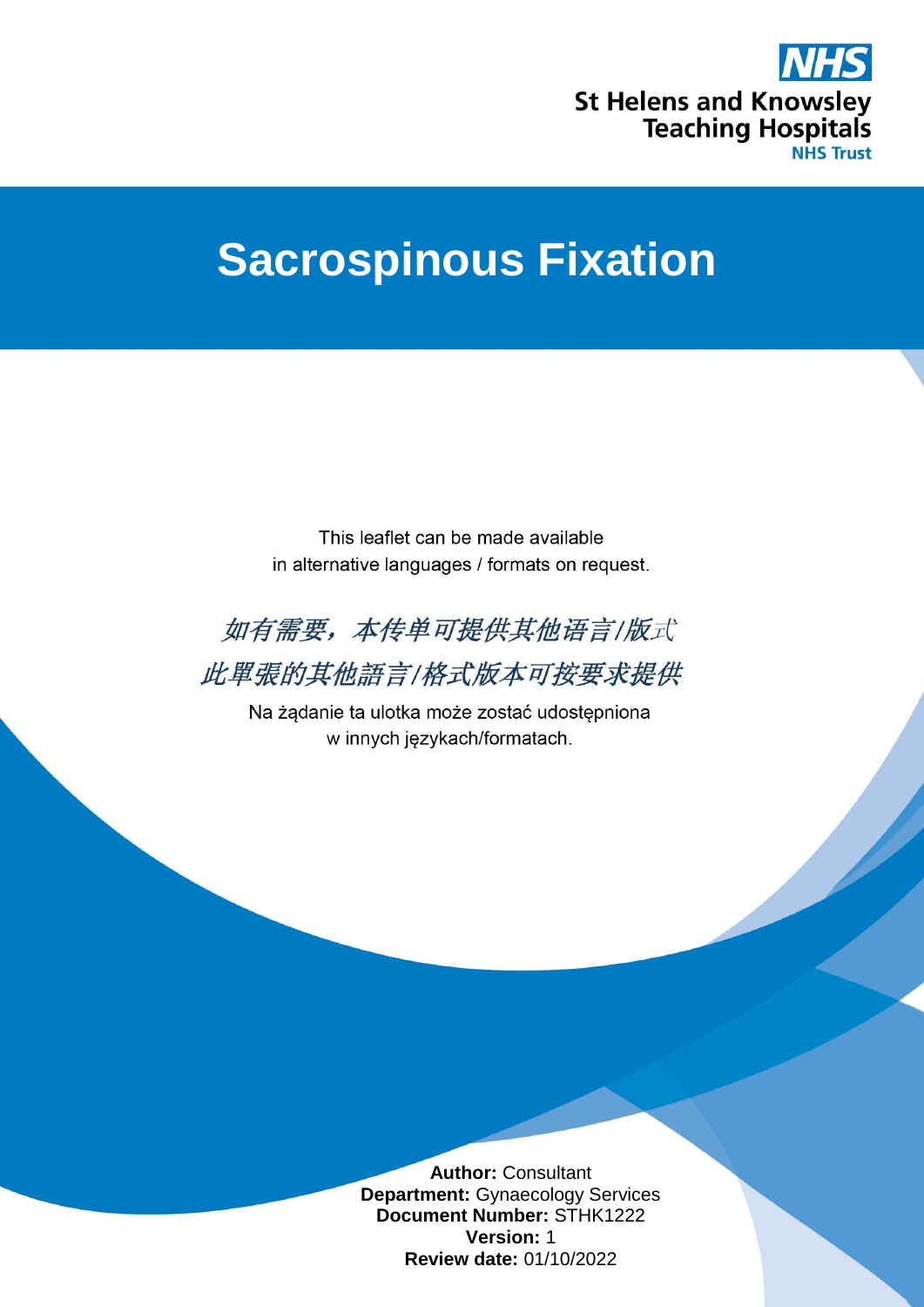This leaflet has been written to try and answer questions you might have about sacrospinous fixation, however, it is not intended to replace the personal contact between you and the doctors and nurses. It should be read together with the leaflet about prolapse in which available treatments are described and compared**.**

If at any time you have any worries or questions not covered by this leaflet, please feel free to discuss them with a member of staff.

## **What is a Sacrospinous Fixation?**

It is an operation to correct a prolapsed uterus (dropped womb) or vault (top) of the vagina (in case of a previous hysterectomy), in which case the prolapse is called a vault prolapse. It is usually carried out under general (fully asleep) or spinal (similar to an epidural) anaesthesia.

## **Alternative treatments for prolapse**

These are described in their own information sheets and are compared in the information sheet about the treatment of prolapse.

## **How is a sacrospinous fixation operation done?**

The operation is carried out through the vagina (front passage). The prolapse is anchored with very precisely inserted stitches to the sacrospinous ligament (a strong ligament of the pelvic bones). Any degree of prolapse of the walls of the vagina, either the front wall (near the bladder), or back wall (near the back passage), can be repaired at the same time.

At the end of the operation a catheter is usually inserted into the bladder and a vaginal pack (gauze) may be inserted into the vagina (front passage). The following morning the pack and the catheter are removed. Once you feel quite well and have managed to pass water you will be allowed home. This is usually after one to two days.

## **How successful is the operation?**

As with all operations for prolapse it is not guaranteed to be completely successful as the reason for the prolapse occurring in the first place is that the tissues in that area are slightly weak. This operation is, however, very successful overall, with initial success rates of about 90% in curing the vault prolapse. Prolapse of the vaginal walls may still be present and may require a vaginal repair. Recurrence of the operation as a result of weakness of the repaired tissue can occur after some time.

## **Benefits of treating prolapse**

The main benefit of treating a prolapse is to make you feel more comfortable. Occasionally it can improve bowel or bladder function but this is not always the case. Generally if a prolapse is not treated it will not result in any harm except for the feeling of discomfort.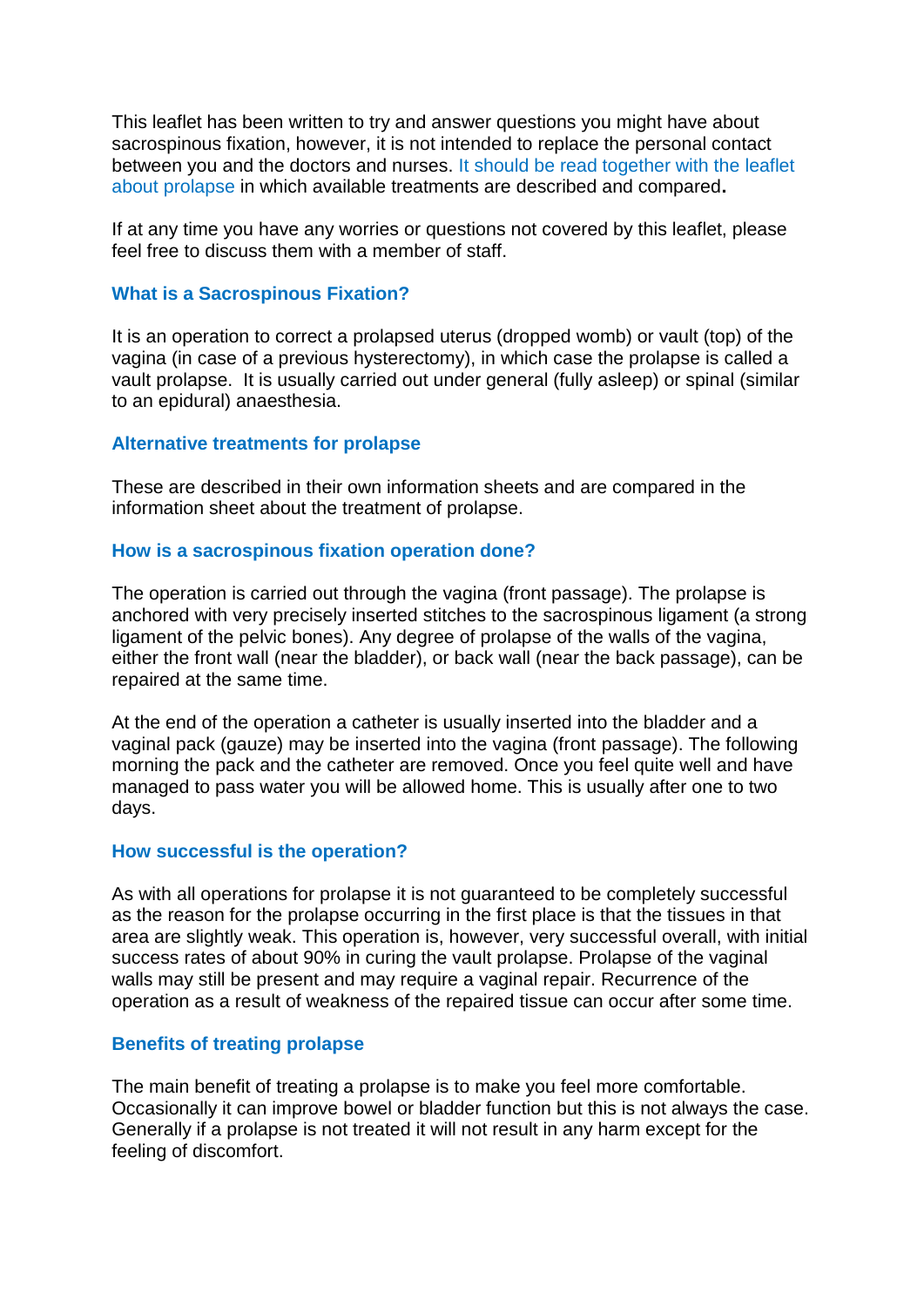# **Risks**

As with any surgical procedure and general anaesthetic there is a degree of risk involved.

The general risks are described in the leaflet about "Prolapse".

Specific to this operation, about one in four patients will experience a degree of pain in the right buttock or numbness at the back of the right thigh for a few months. Very rarely this continues for longer.

# **What should I expect after my operation?**

- Immediately after your operation you will have a drip in your arm to give you fluid until you are able to eat and drink properly. This may include a system where you can press a button to administer pain relief to yourself as required (patient controlled analgesia or PCA)
- You will have a catheter (tube) in your bladder to drain urine, which is likely to be removed the following day. If you have a pack in the vagina this will also be removed the following day.
- You will be given an injection to thin your blood and help prevent thrombosis (blood clots) until you are fully mobile.
- You will be encouraged to move about after the operation which may be the same day as your surgery. Moving around should prevent you from developing any postoperative complications such as clots in your legs and lungs and should also prevent you from getting a chest infection.

After your operation you will be seen by a doctor who will explain to you how your operation went and if there were any changes to the previously planned operation. You will be informed of your progress at all times. Don't be afraid to ask the nurses or doctors if you have any questions.

You will usually be in hospital one to two days.

## **How long will it take for me to recover?**

It takes about six to eight weeks to get back to normal. It is important for you to be as active as possible, as being bed-ridden can mean there is an increased risk of thrombosis (blood clots) occurring in the leg veins and lungs. Although you need to be active, you should be sensible and make sure you have periods of rest when you begin to feel tired.

You are advised to gradually start doing a little more each day without tiring yourself. Do whatever you feel able to do without too much effort: avoid lifting, straining and intercourse until you are seen again in the outpatients clinic in approximately six to eight weeks' time.